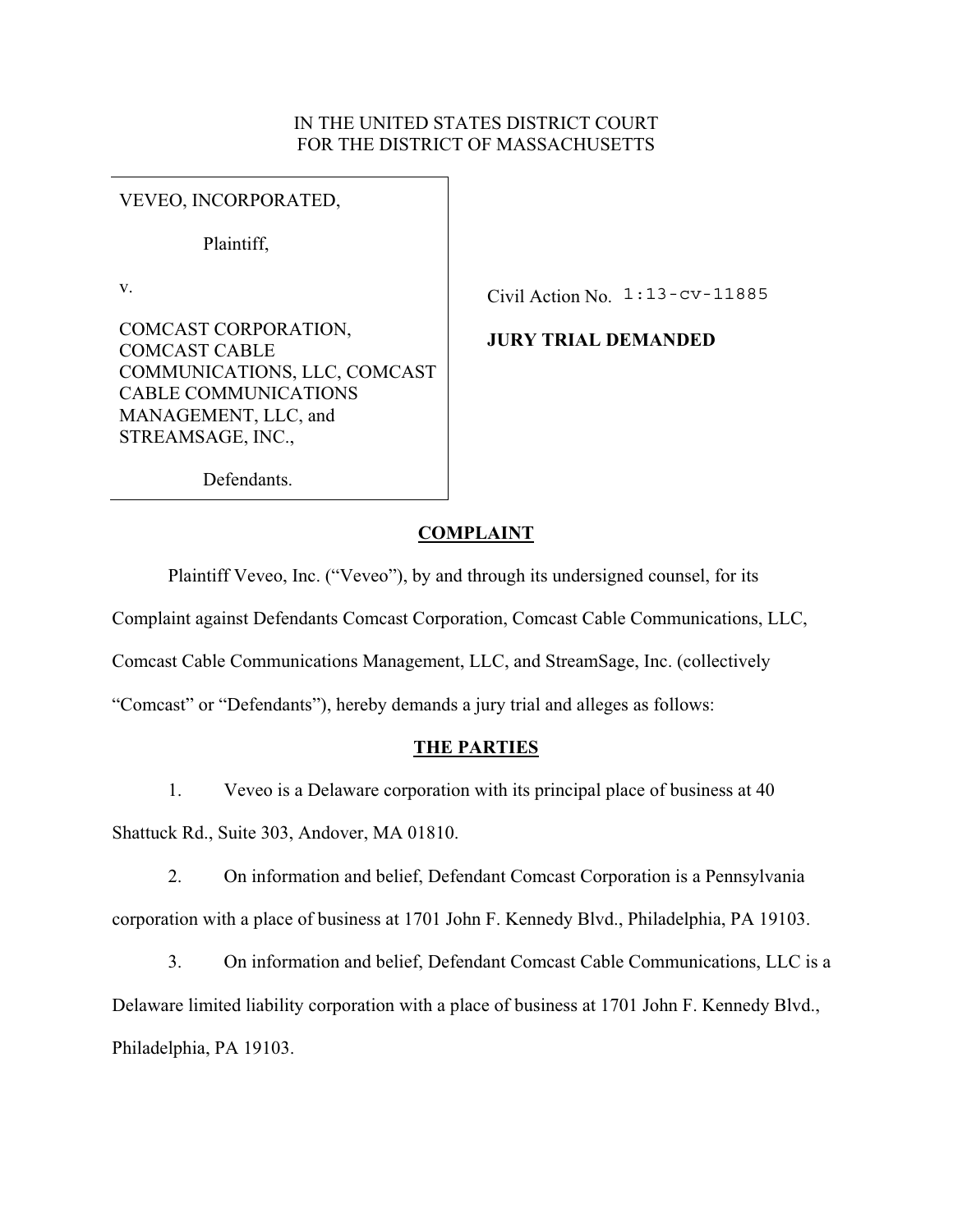4. On information and belief, Defendant Comcast Cable Communications Management, LLC is a Delaware limited liability corporation with a place of business at 1701 John F. Kennedy Blvd., Philadelphia, PA 19103.

5. On information and belief, Defendant StreamSage, Inc. is a Delaware corporation and a wholly-owned subsidiary of Comcast with a place of business at 1701 John F. Kennedy Blvd., Philadelphia, PA 19103.

6. On information and belief, Defendant Comcast Corporation is the direct or indirect parent of each of Comcast Cable Communications, LLC, Comcast Cable Communications Management, LLC, and StreamSage, Inc.

7. On information and belief, Comcast owns, operates, and provides cable television products and services throughout the United States, including its XFINITY TV products using the X1 Platform system.

# **JURISDICTION AND VENUE**

8. This is an action for patent infringement arising under the patent laws of the United States, 35 U.S.C. § 100 *et seq.*

9. This is also an action for breach of contract, misappropriation of trade secrets, and unfair and deceptive business practices.

10. This Court has subject matter jurisdiction over this action pursuant to 28 U.S.C. §§ 1331, 1338(a), and 1367.

11. Venue is proper in this judicial district under 28 U.S.C. §§ 1391, 1400(b) for the patent infringement claims. Accordingly, venue is necessarily proper over the above mentioned state law claims under 28 U.S.C. § 1367.

 $-2-$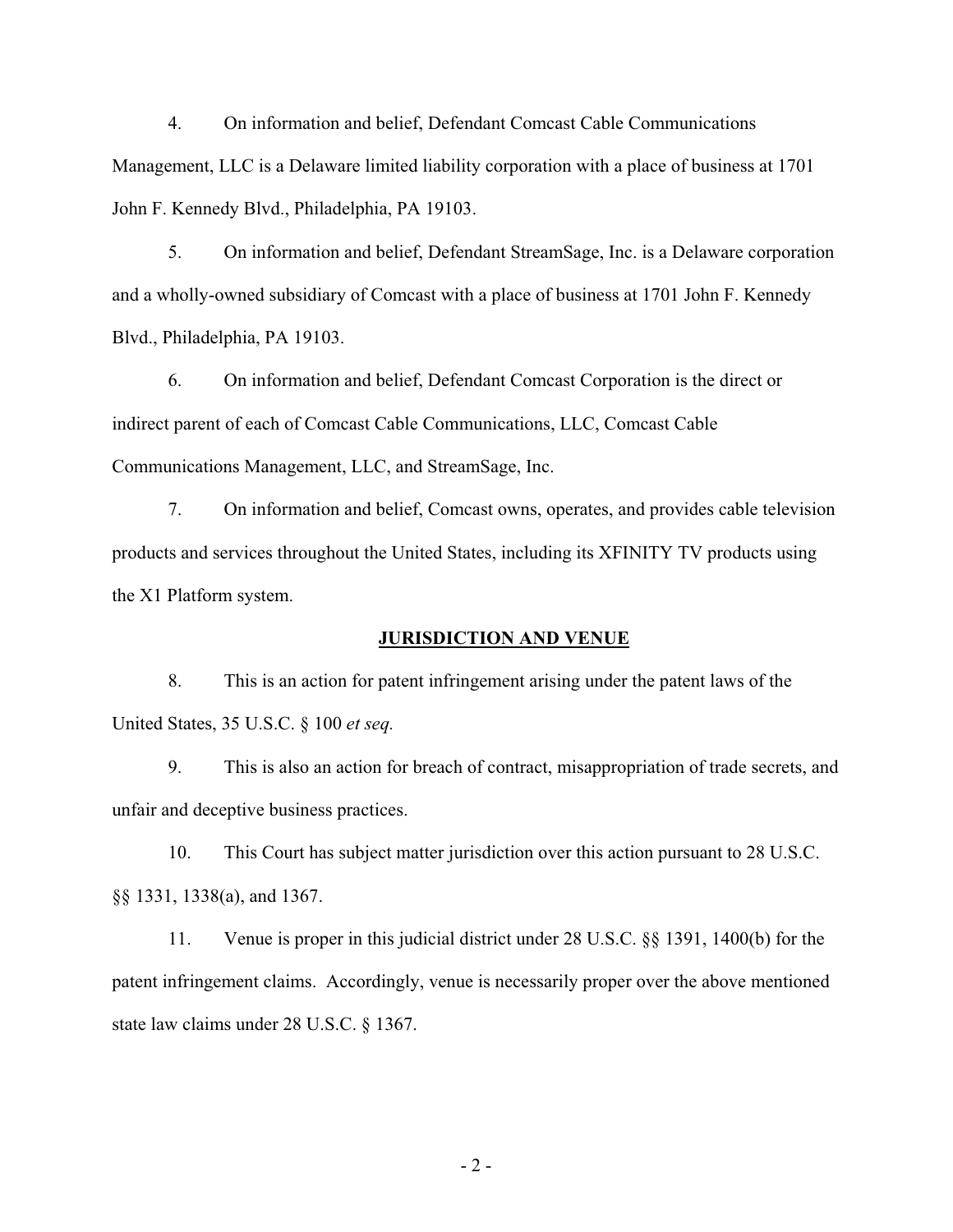12. On information and belief, this Court has personal jurisdiction over each of the Defendants because they have committed, aided, abetted, contributed to, and/or participated in the commission of acts giving rise to this action within this judicial district and have established minimum contacts within the forum such that the exercise of jurisdiction over Defendants would not offend traditional notions of fair play and substantial justice. On information and belief, Defendants have sold, advertised, solicited customers, marketed and/or distributed their infringing products and services in this judicial district and have designed, made, or had made, and placed their infringing products and services into the stream of commerce with the reasonable expectation and knowledge that actual or potential ultimate purchasers and users of such products and services were located within this judicial district.

13. On information and belief, Defendant Comcast Corporation is also subject to personal jurisdiction in this Court because it regularly transacts and solicits business in Massachusetts, contracts to supply services in Massachusetts, caused tortious injury by act or omission in Massachusetts, and caused tortious injury in Massachusetts by act or omission outside Massachusetts where it regularly does business, solicits business, or engages in a persistent course of conduct.

14. On information and belief, Defendant Comcast Cable Communications, LLC is also subject to personal jurisdiction in this Court because it regularly transacts and solicits business in Massachusetts, contracts to supply services in Massachusetts, caused tortious injury by act or omission in Massachusetts, caused tortious injury in Massachusetts by act or omission outside Massachusetts where it regularly does business, solicits business, or engages in a persistent course of conduct, and is registered to do business in Massachusetts listing a registered

- 3 -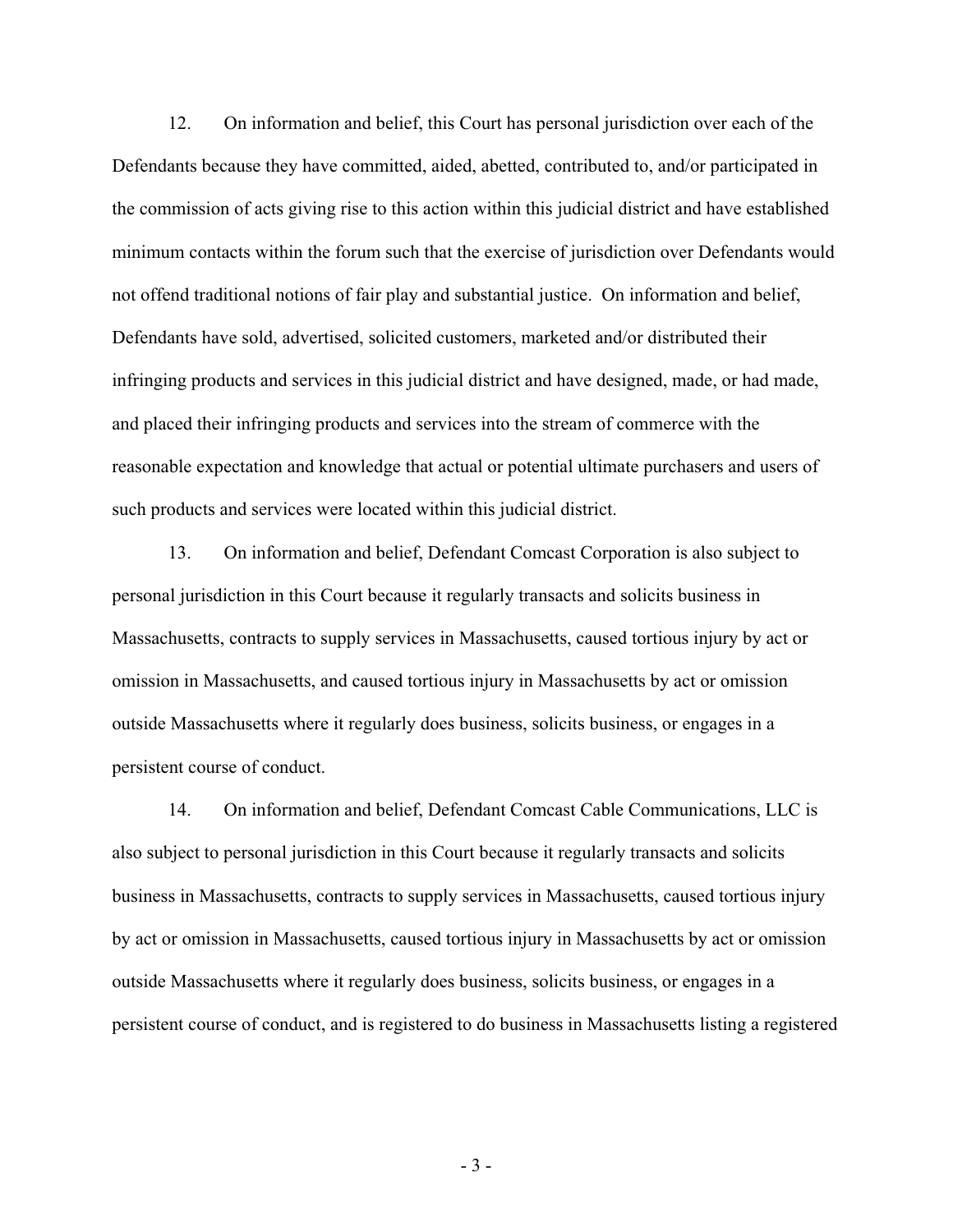agent with the Corporations Division at CT Corporation System, 144 Federal St., Suite 700, Boston, MA 02110.

15. On information and belief, Defendant Comcast Cable Communications Management, LLC is also subject to personal jurisdiction in this Court because it regularly transacts and solicits business in Massachusetts, contracts to supply services in Massachusetts, caused tortious injury by act or omission in Massachusetts, and caused tortious injury in Massachusetts by act or omission outside Massachusetts, and is registered to do business in Massachusetts listing a registered agent with the Corporations Division at CT Corporation System, 144 Federal St., Suite 700, Boston, MA 02110.

16. On information and belief, Defendant StreamSage, Inc. is also subject to personal jurisdiction in this Court because it regularly transacts business in Massachusetts, contracts to supply services in Massachusetts, caused tortious injury by act or omission in Massachusetts, and caused tortious injury in Massachusetts by act or omission outside Massachusetts where it regularly does business, solicits business, or engages in a persistent course of conduct.

#### **JOINDER**

17. Joinder of Defendants is proper under 35 U.S.C. § 299. The allegations of patent infringement contained herein arise out of the same series of transactions and occurrences relating to the making, using, offering for sale, and/or selling within the United States the same accused products and services, including the Comcast XFINITY TV products and services using the X1 Platform system. Common questions of fact relating to Defendants will arise in this action.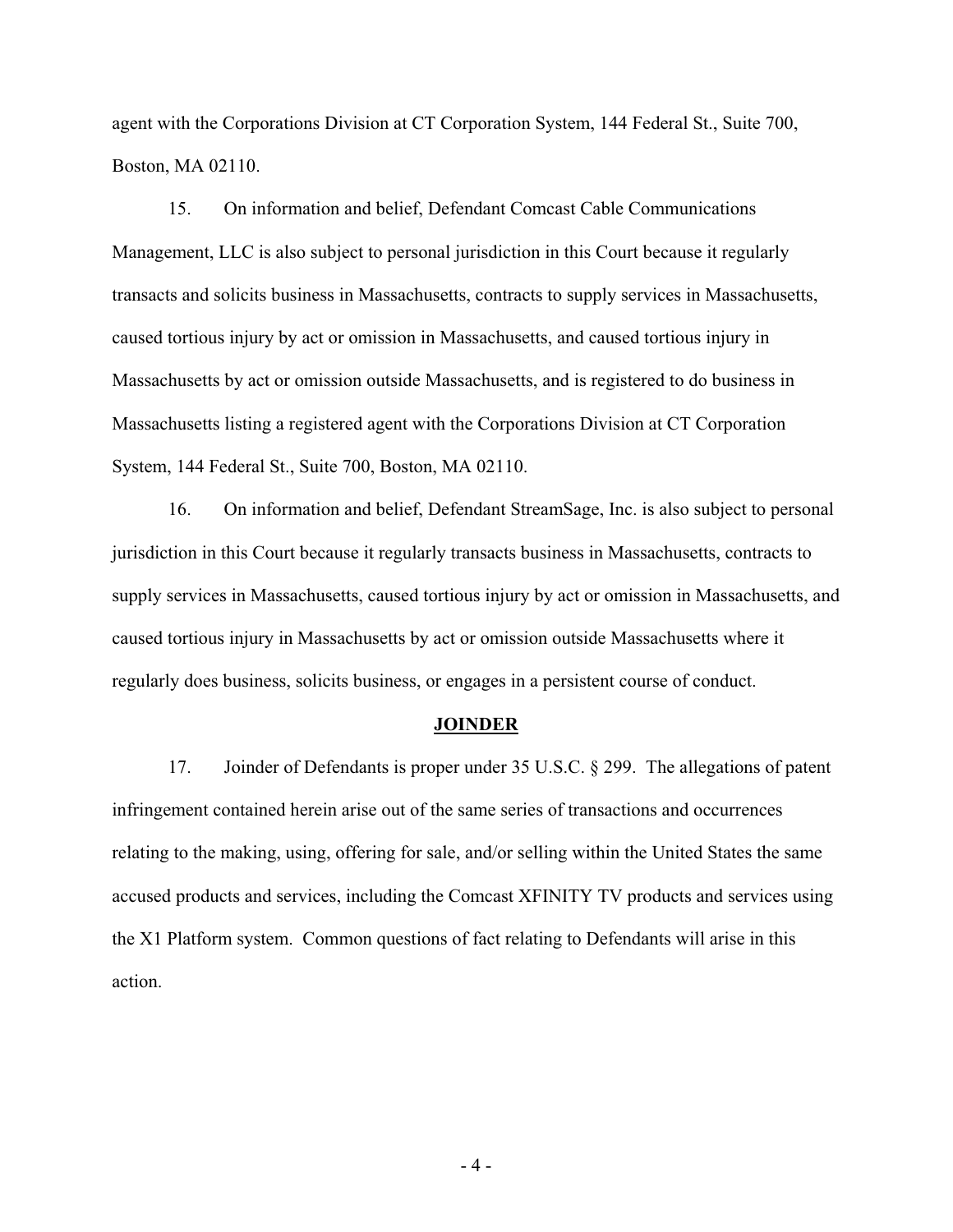# **FACTS**

18. Veveo possesses proprietary search technology that can be used in cable television systems. Veveo was a pioneer in developing a system that allowed for incremental, network-based searches on cable set top boxes ("STB") and other devices.

19. In or around late 2005, Veveo and Comcast contemplated working together to develop enhanced search capabilities for Comcast's cable television platform. On December 20, 2005, Comcast Cable Communications Management, LLC and Veveo executed a Mutual Confidentiality and Nondisclosure Agreement ("First NDA").

20. On information and belief, in or around June 2005, Comcast acquired StreamSage, Inc. ("StreamSage"), a company that provides support for searching and indexing audiovisual content. StreamSage became a wholly-owned subsidiary of Comcast.

21. In or around January 2006, Veveo provided demonstrations and presentations to Comcast about Veveo's network-based search, proprietary search modes, and various best practices under the First NDA.

22. In or around July 2006, Veveo employees met with Comcast engineers to discuss possible implementations of Veveo's technology and shared numerous Veveo technical documents under confidentiality restrictions. Throughout the remainder of 2006, Comcast elicited Veveo's trade secrets, technical know-how, and experience by holding out potential business collaborations. At the end of 2006, Comcast ended negotiations.

23. In or around late 2008, Comcast and Veveo reengaged to explore possible implementations of Veveo technology in Comcast systems. Comcast sought additional technical know-how from Veveo and the parties executed the second Mutual Confidentiality and Nondisclosure Agreement ("Second NDA") on February 6, 2009.

- 5 -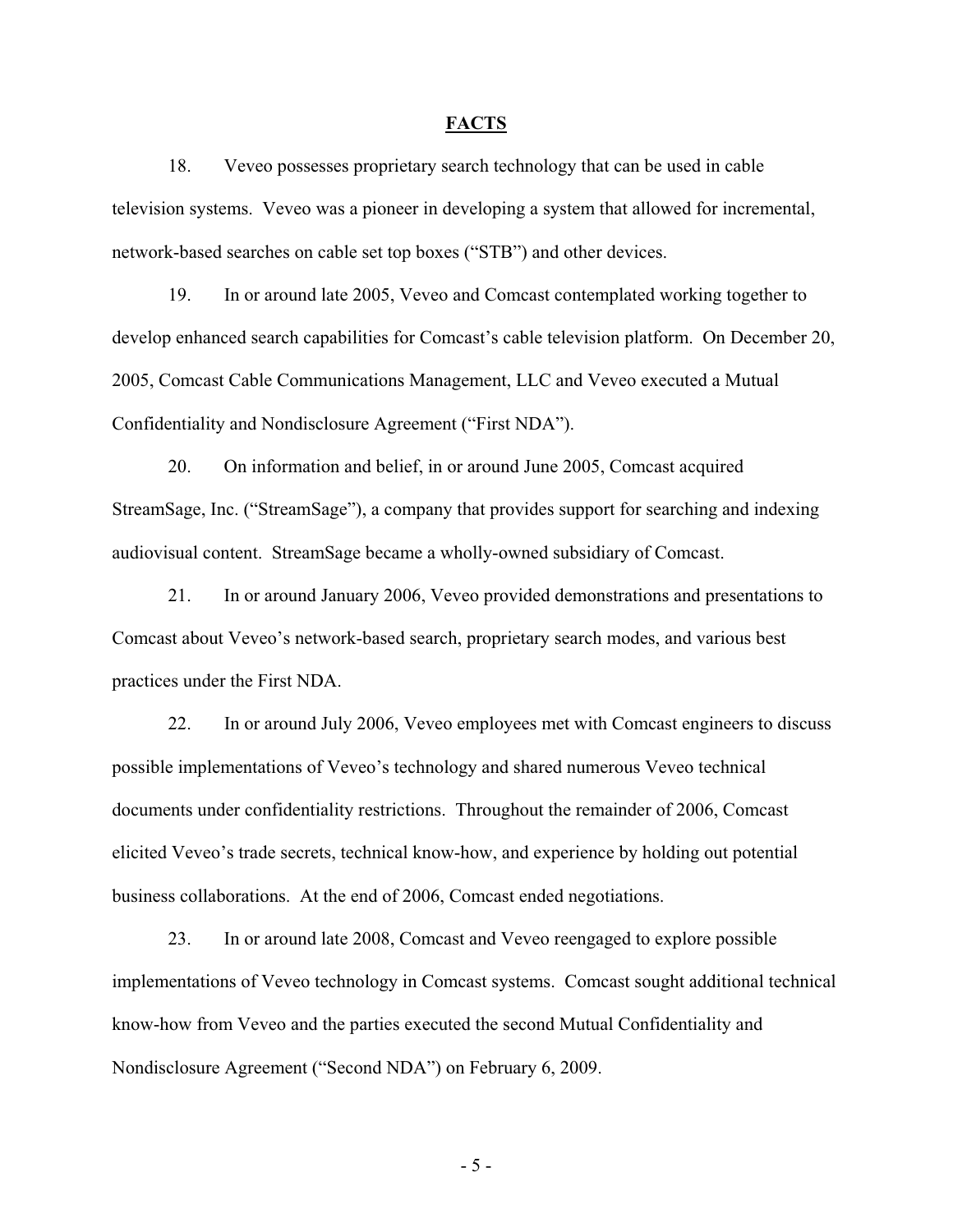24. In 2009, Veveo provided Comcast with technical engineering documents for supporting communications on a network-based search system. Prior to providing the documents to Comcast, Veveo marked them as "Veveo Proprietary and Confidential" to ensure that Comcast understood that the documents contained Veveo confidential and proprietary information that was subject to contractual confidentiality restrictions.

25. In 2010, after reviewing Veveo's confidential and proprietary information, Comcast entered into discussions with Veveo to develop a network-based cable search system a system that was the precursor to Comcast's XFINITY TV X1 Platform system. On information and belief, Comcast's internal development team, StreamSage, was unable to match the performance of Veveo's innovative search products.

26. Pursuant to these discussions, on June 10, 2010, Comcast Cable Communications Management, LLC and Veveo executed a software license agreement ("the Agreement"), whereby Comcast, subject to the terms and conditions of the Agreement, could use Veveo search software to provide services to its customers and distribute the software in STBs.

27. Pursuant to the Agreement, Veveo provided Comcast with engineering support and confidential and proprietary Veveo technology that Comcast integrated into the precursor of the X1 Platform system. Veveo shared trade secrets relating to the network-based incremental search system for STBs, including the network architecture and components thereof. In addition, Veveo shared confidential and proprietary engineering documents for supporting communications on a network-based search system that Veveo marked as "Veveo Proprietary and Confidential" to ensure Comcast understood that the material contained Veveo confidential and proprietary information and was subject to contractual confidentiality restrictions.

- 6 -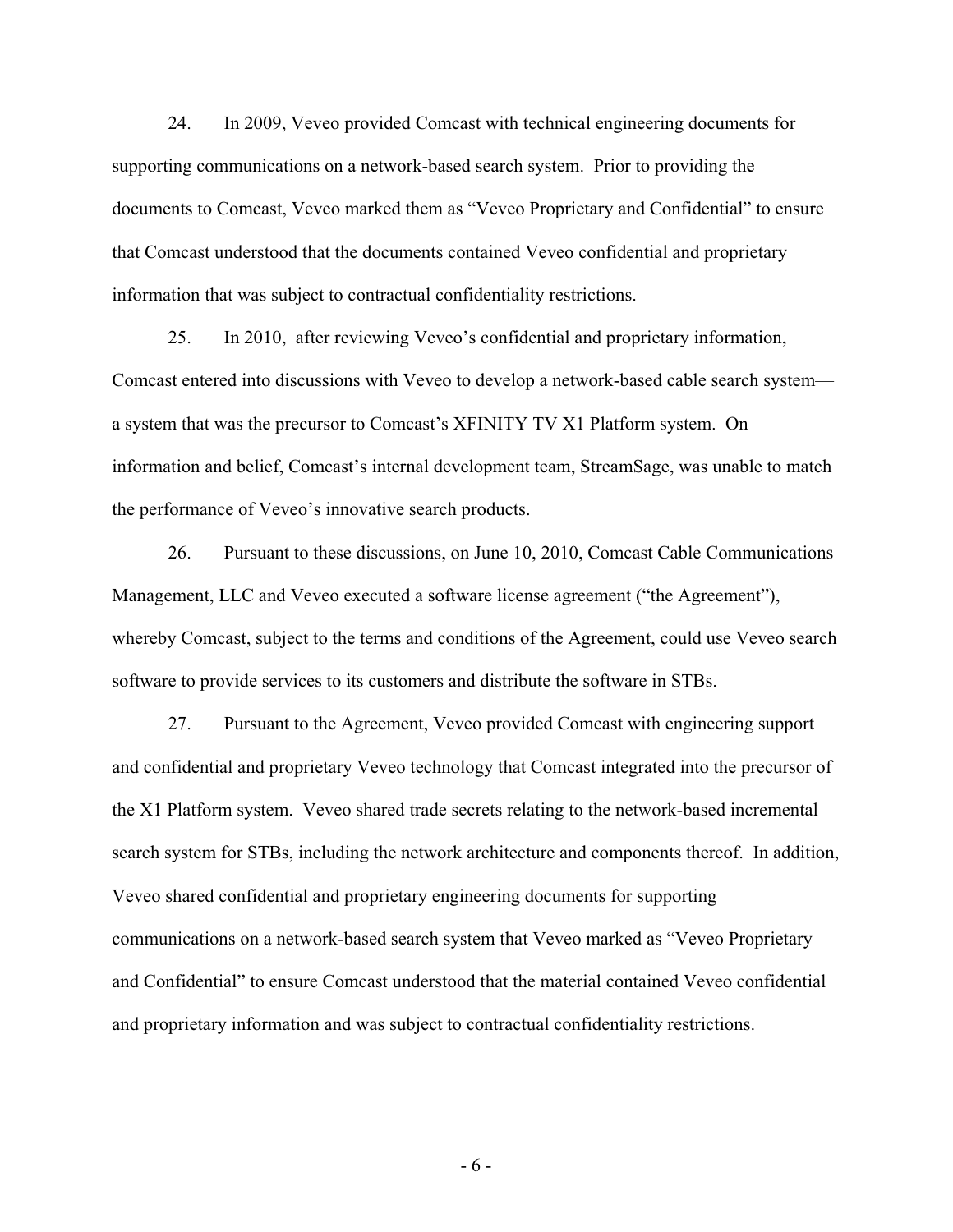28. In August 2010, Comcast asked Veveo about expanding its software license under the Agreement to bring the innovative capabilities of Veveo's software to all devices, including mobile devices.

29. In April 2011, Comcast launched the precursor to its X1 system and deployed STBs utilizing Veveo's proprietary search capabilities to approximately 125,000 customers.

30. On information and belief, despite the successful launch using Veveo's proprietary search capabilities, Comcast sought to have its internal team, StreamSage, develop software with the same functionalities and capabilities of the Veveo system by using Veveo's proprietary and confidential information.

31. On April 30, 2013, Comcast informed Veveo that it was terminating the Agreement and continued distributing the X1 Platform system for its XFINITY TV products and services, which performs searches in the same way as the Veveo software and is integrated with mobile devices.

32. On information and belief, at least as of May 1, 2013, Comcast advertised and offered for sale in Massachusetts the X1 Platform system for its XFINITY TV products and services.

33. On information and belief, Comcast developed the software for the X1 Platform system utilizing Veveo's intellectual property, confidential and proprietary know-how, computer software, and trade secrets relating to the network-based incremental search system for STBs, including the network architecture and components thereof and the engineering documents for supporting communications on a network-based search system.

- 7 -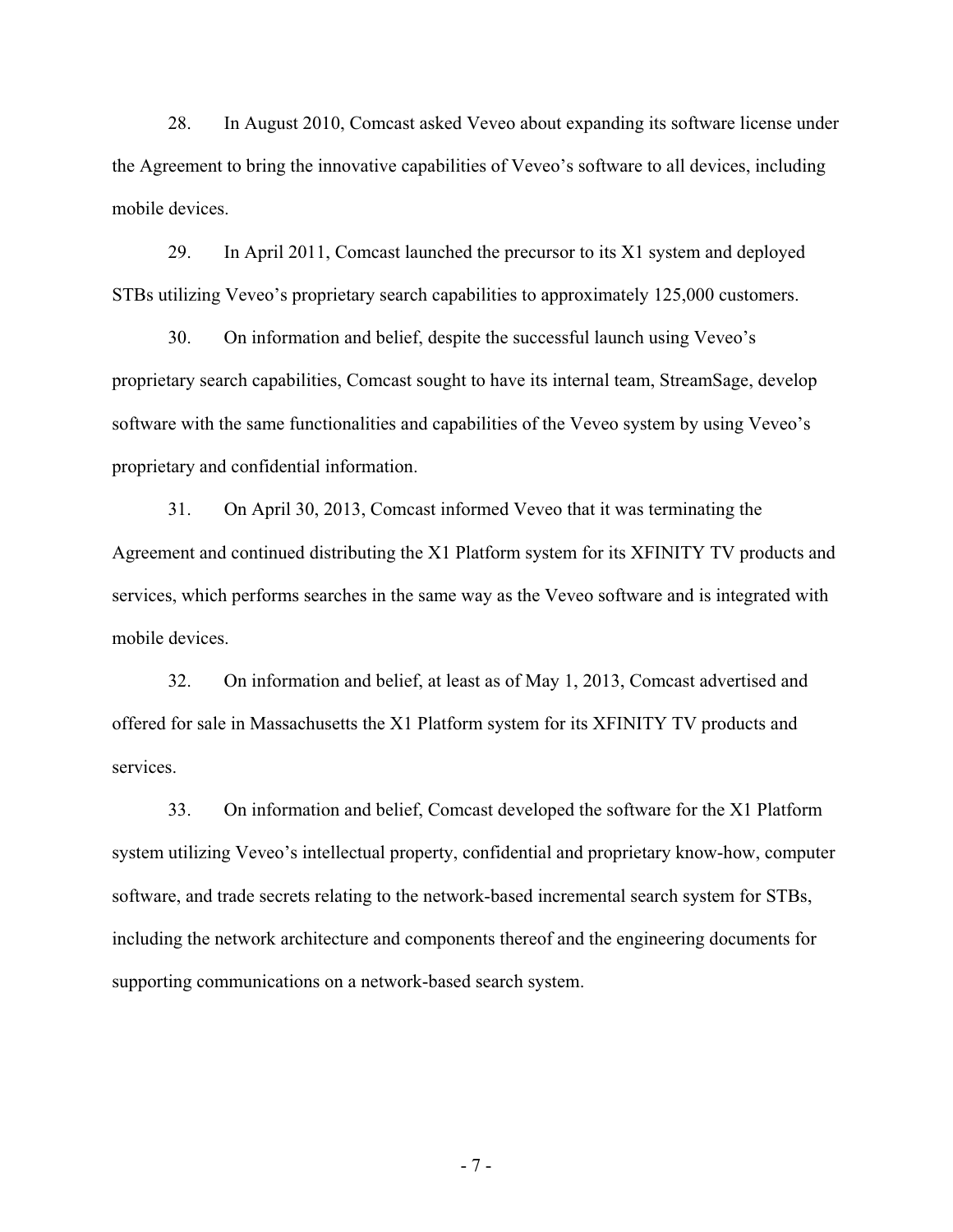34. On information and belief, the X1 Platform system was developed in violation of provisions of the First NDA, the Second NDA, and/or the Agreement and by misappropriating Veveo's confidential and proprietary information and trade secrets.

35. Comcast offers the X1 Platform system's search functionalities to its customers without a license to Veveo's intellectual property.

36. On information and belief, Comcast had knowledge of U.S. Patent Nos. 7,895,218, 7,779,011, and 7,937,394 at least as early as March 2012 based on Veveo's disclosures and Comcast's knowledge of the patent infringement action that Veveo filed against Verizon Communications, Inc. in 2010 asserting those patents.

### **COUNT I**

### **INFRINGEMENT OF UNITED STATES PATENT NO. 7,895,218**

37. Veveo repeats and re-alleges the allegations of the paragraphs above as though fully set forth herein.

38. Veveo is the owner of all rights, title, and interest in U.S. Patent No. 7,895,218 (the "'218 patent"), entitled "Method And System For Performing Searches For Television Content Using Reduced Text Input," which was duly and legally issued by the United States Patent and Trademark Office on February 22, 2011. Veveo has the right to sue and collect damages for infringement of the '218 patent. A copy of the '218 patent is attached hereto as Exhibit A.

39. Comcast does not have a license to the '218 patent.

40. On information and belief, Comcast has infringed, and continues to infringe, literally or under the doctrine of equivalents, the '218 patent, at least by making, importing, using, offering to sell, and/or selling subscriptions to its XFINITY TV cable television services

- 8 -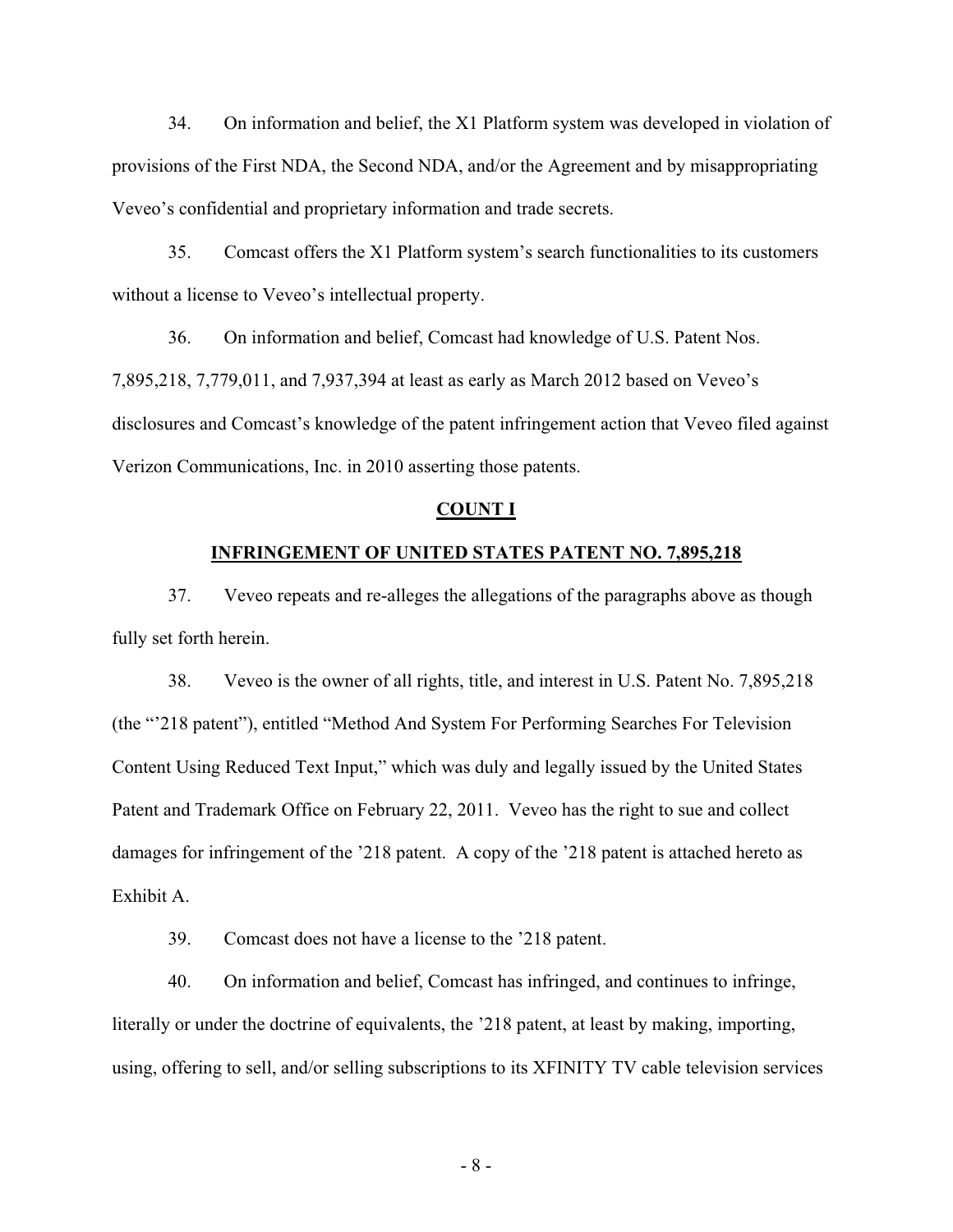using the X1 Platform system and providing STBs as well as by actively and intentionally inducing others, including but not limited to customers, to use STB systems in a manner that infringes the '218 patent and contributing to the infringement of the '218 patent by supplying said STB systems to others, including but not limited to customers.

41. There are no substantial non-infringing uses for the infringing search functionalities available on the STB systems including the X1 Platform system.

42. On information and belief, since at least March 2012, Comcast had actual notice and knowledge of the '218 patent. On information and belief, Comcast had actual or constructive notice and knowledge that its conduct infringed the claims of the '218 patent, but Comcast nevertheless continued its willful infringing conduct. On information and belief, Comcast had actual or constructive notice and knowledge that the conduct of others, including but not limited to Comcast's customers, directly infringed the claims of the '218 patent.

43. Comcast's infringement of the '218 patent has caused, and continues to cause, Veveo to suffer damages and irreparable harm for which there is no adequate remedy at law, unless the Court enjoins Comcast from continuing its infringing activities.

44. On information and belief, Comcast's infringement of the '218 patent was and remains willful and deliberate.

### **COUNT II**

#### **INFRINGEMENT OF UNITED STATES PATENT NO. 7,779,011**

45. The allegations of the paragraphs above are restated and re-alleged as though fully set forth herein.

46. Veveo is the owner of all rights, title, and interest in U.S. Patent No. 7,779,011 (the "'011 patent"), entitled "Method And System For Dynamically Processing Ambiguous,

- 9 -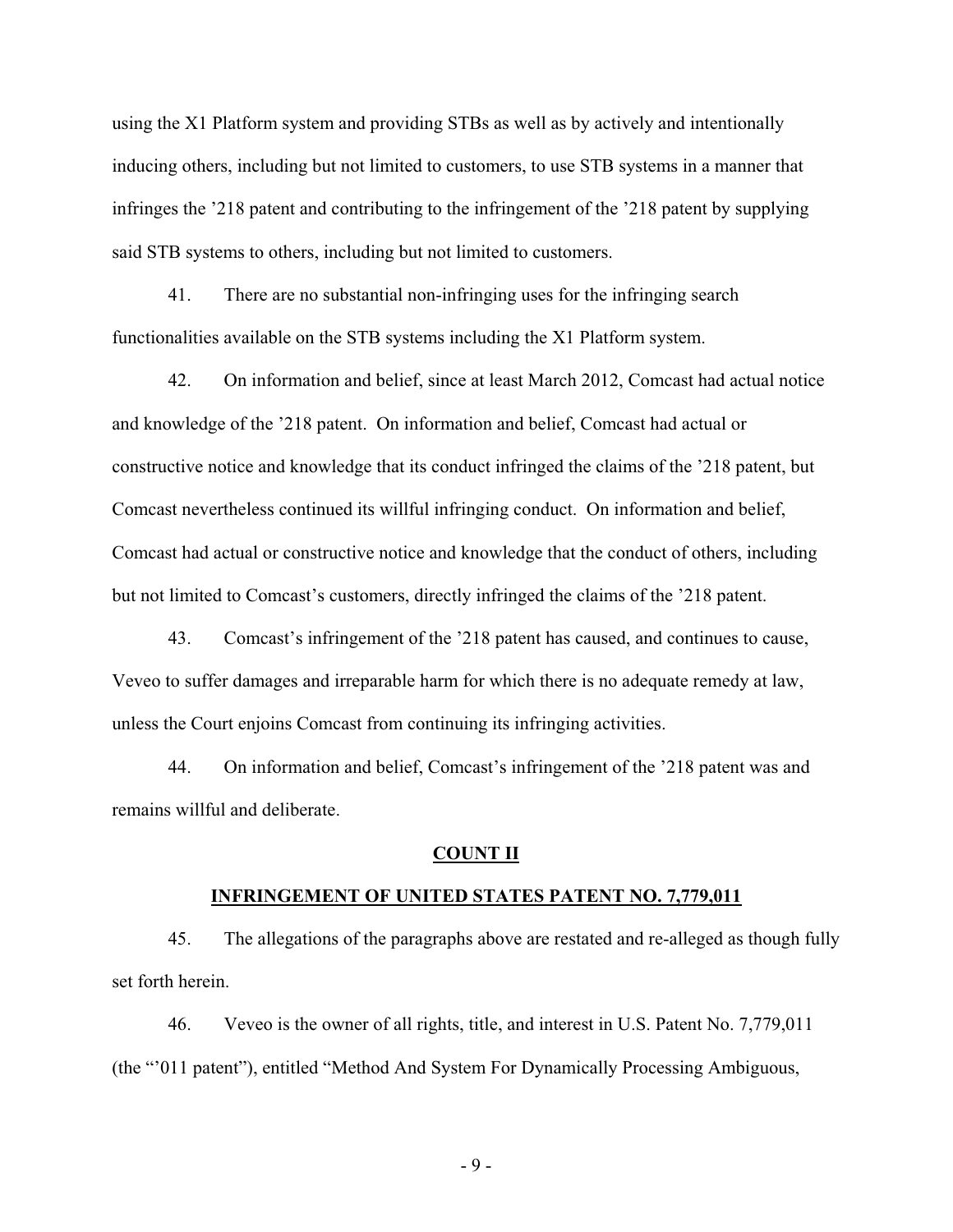Reduced Text Search Queries And Highlighting Results Thereof," which was duly and legally issued by the United States Patent and Trademark Office on August 17, 2010. Veveo has the right to sue and collect damages for infringement of the '011 patent. A copy of the '011 patent is attached hereto as Exhibit B.

47. Comcast does not have a license to the '011 patent.

48. On information and belief, Comcast has infringed, and continues to infringe, literally or under the doctrine of equivalents, the '011 patent, at least by making, importing, using, offering to sell, and/or selling subscriptions to its XFINITY TV cable television services using the X1 Platform system and providing STBs as well as by actively and intentionally inducing others, including but not limited to customers, to use STB systems in a manner that infringes the '011 patent and contributing to the infringement of the '011 patent by supplying said STB systems to others, including but not limited to customers.

49. There are no substantial non-infringing uses for the infringing search functionalities available on the STB systems including the X1 Platform system.

50. On information and belief, since at least March 2012, Comcast had actual notice and knowledge of the '011 patent. On information and belief, Comcast had actual or constructive notice and knowledge that its conduct infringed the claims of the '011 patent, but Comcast nevertheless continued its willful infringing conduct. On information and belief, Comcast had actual or constructive notice and knowledge that the conduct of others, including but not limited to Comcast's customers, directly infringed the claims of the '011 patent.

51. Comcast's infringement of the '011 patent has caused, and continues to cause, Veveo to suffer damages and irreparable harm for which there is no adequate remedy at law, unless the Court enjoins Comcast from continuing its infringing activities.

 $-10-$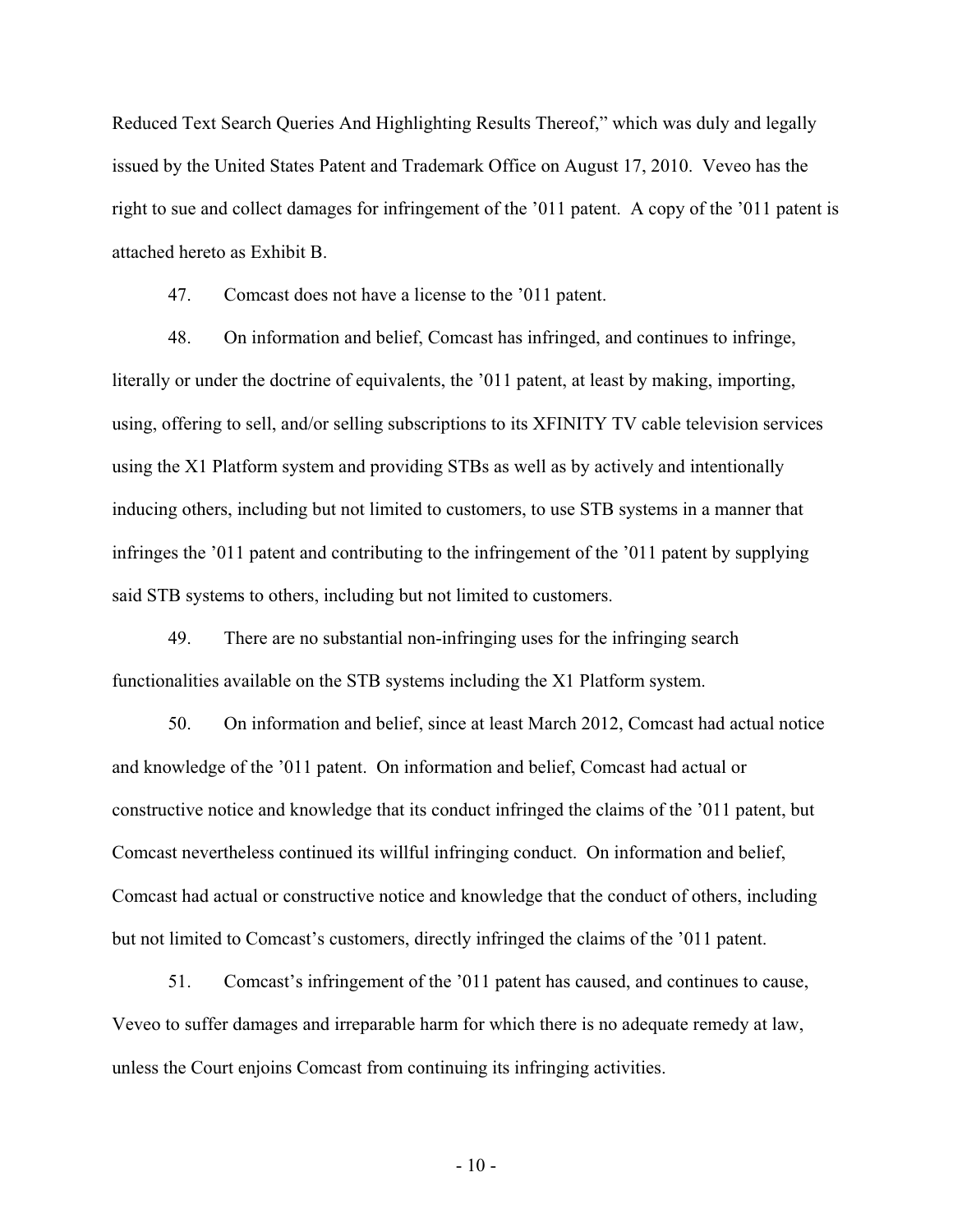52. On information and belief, Comcast's infringement of the '011 patent was and remains willful and deliberate.

# **COUNT III**

### **INFRINGEMENT OF UNITED STATES PATENT NO. 7,937,394**

53. The allegations of the paragraphs above are restated and re-alleged as though fully set forth herein.

54. Veveo is the owner of all rights, title, and interest in U.S. Patent No. 7,937,394 (the "'394 patent"), entitled "Method And System For Dynamically Processing Ambiguous, Reduced Text Search Queries And Highlighting Results Thereof," which was duly and legally issued by the United States Patent and Trademark Office on May 3, 2011. Veveo has the right to sue and collect damages for infringement of the '394 patent. A copy of the '394 patent is attached hereto as Exhibit C.

55. Comcast does not have a license to the '394 patent.

56. On information and belief, Comcast has infringed, and continues to infringe, literally or under the doctrine of equivalents, the '394 patent, at least by making, importing, using, offering to sell, and/or selling subscriptions to its XFINITY TV cable television services using the X1 Platform system and providing STBs as well as by actively and intentionally inducing others, including but not limited to customers, to use STB systems in a manner that infringes the '394 patent and contributing to the infringement of the '394 patent by supplying said STB systems to others, including but not limited to customers.

57. There are no substantial non-infringing uses for the infringing search functionalities available on the STB systems including the X1 Platform system.

- 11 -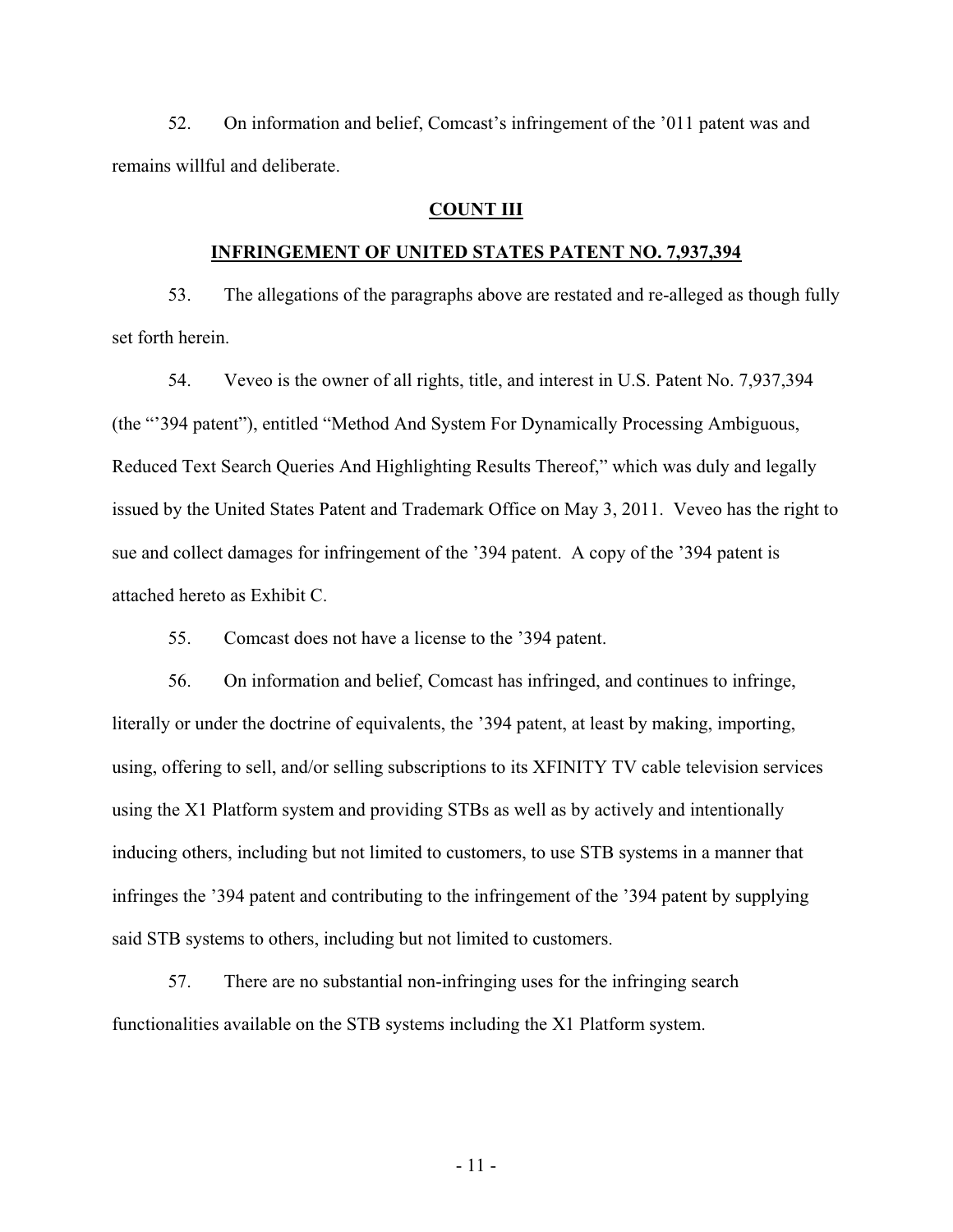58. On information and belief, since at least March 2012, Comcast had actual notice and knowledge of the '394 patent. On information and belief, Comcast had actual or constructive notice and knowledge that its conduct infringed the claims of the '394 patent, but Comcast nevertheless continued its willful infringing conduct. On information and belief, Comcast had actual or constructive notice and knowledge that the conduct of others, including but not limited to Comcast's customers, directly infringed the claims of the '394 patent.

59. Comcast's infringement of the '394 patent has caused, and continues to cause, Veveo to suffer damages and irreparable harm for which there is no adequate remedy at law, unless the Court enjoins Comcast from continuing its infringing activities.

60. On information and belief, Comcast's infringement of the '394 patent was and remains willful and deliberate.

#### **COUNT IV**

#### **INFRINGEMENT OF UNITED STATES PATENT NO. 8,433,696**

61. The allegations of the paragraphs above are restated and re-alleged as though fully set forth herein.

62. Veveo is the owner of all rights, title, and interest in U.S. Patent No. 8,433,696 (the "'696 patent"), entitled "Method And System For Processing Ambiguous, Multiterm Search Queries," which was duly and legally issued by the United States Patent and Trademark Office on April 30, 2013. Veveo has the right to sue and collect damages for infringement of the '696 patent. A copy of the '696 patent is attached hereto as Exhibit D.

63. Comcast does not have a license to the '696 patent.

64. On information and belief, Comcast has infringed, and continues to infringe, literally or under the doctrine of equivalents, the '696 patent, at least by making, importing,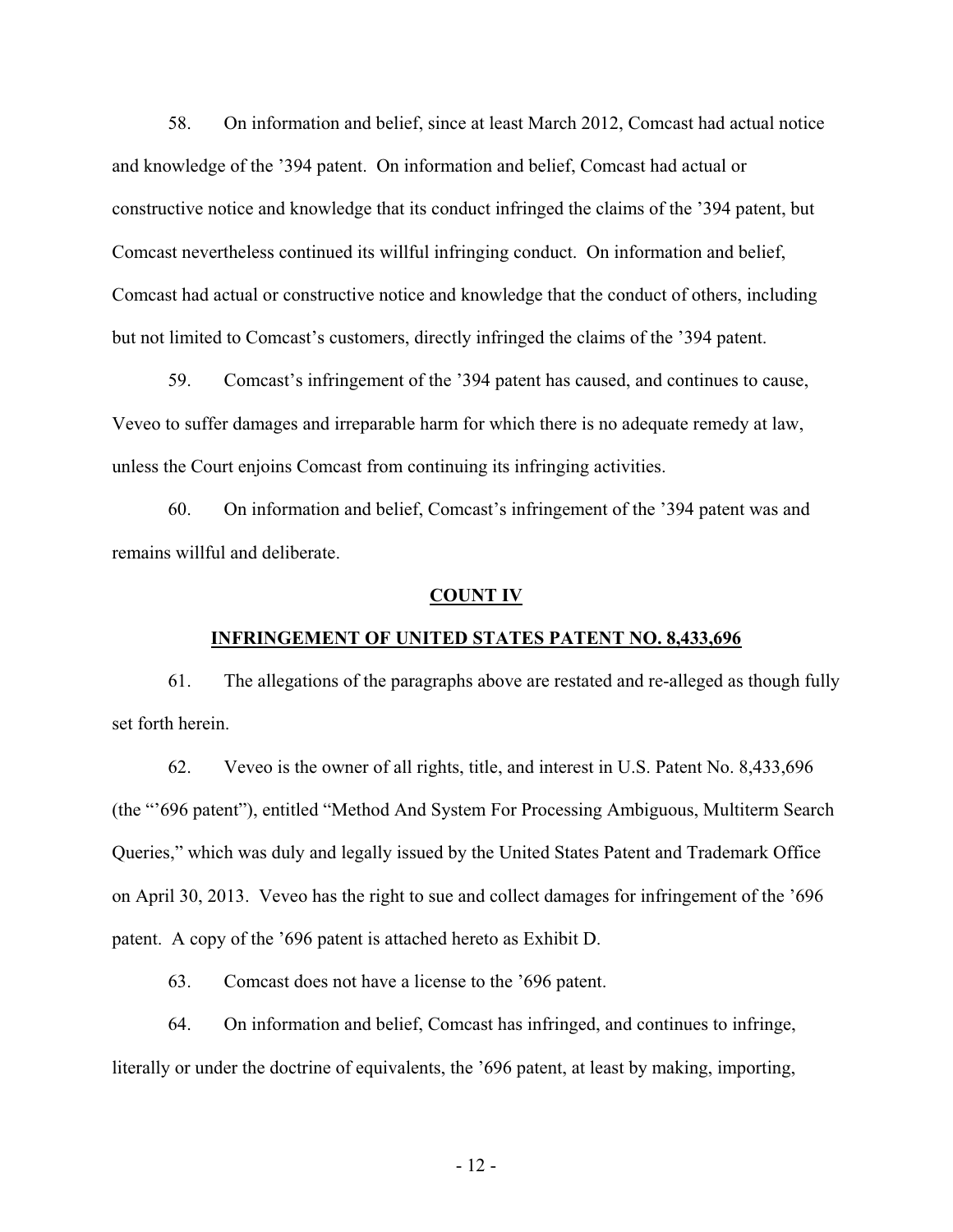using, offering to sell, and/or selling subscriptions to its XFINITY TV cable television services using the X1 Platform system and providing STBs as well as by actively and intentionally inducing others, including but not limited to customers, to use STB systems in a manner that infringes the '696 patent and contributing to the infringement of the '696 patent by supplying said STB systems to others, including but not limited to customers.

65. There are no substantial non-infringing uses for the infringing search functionalities available on the STB systems including the X1 Platform system.

66. Comcast's infringement of the '696 patent has caused, and continues to cause, Veveo to suffer damages and irreparable harm for which there is no adequate remedy at law, unless the Court enjoins Comcast from continuing its infringing activities.

# **COUNT V**

# **BREACH OF CONTRACT**

67. The allegations of the paragraphs above are restated and re-alleged as though fully set forth herein.

68. The First NDA, Second NDA, and Veveo License Agreement are valid contracts.

69. Comcast Cable Communications Management, LLC breached its contractual obligations by its or its affiliates' conduct described above.

70. Comcast Cable Communications Management, LLC breached the contracts by engaging, directly or through its affiliates, in conduct prohibited by the First NDA, the Second NDA, and/or the Veveo License Agreement and by violating the covenant of good faith and fair dealing implied in each contract.

71. Such breach has injured and damaged Veveo, and continues to do so.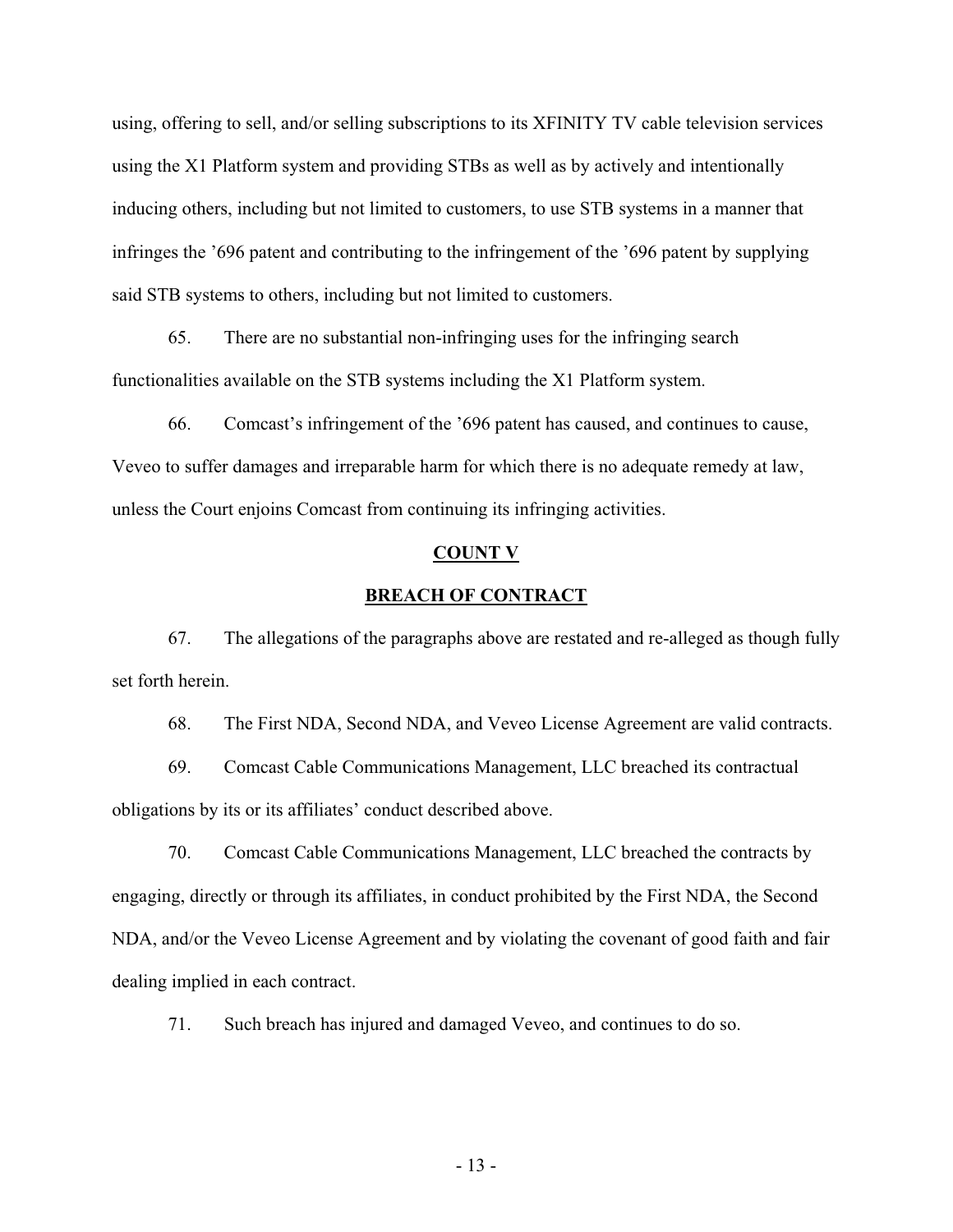#### **COUNT VI**

# **MISAPPROPRIATION OF TRADE SECRETS**

72. The allegations of the paragraphs above are restated and re-alleged as though fully set forth herein

73. Veveo possesses trade secrets with respect to its network-based incremental search program for STB systems, including software innovations and/or information regarding network architecture necessary to support the software and communications on a network-based search system.

74. Veveo took reasonable steps to preserve the confidential nature of those trade secrets. At all relevant times, Veveo required third parties to execute non-disclosure agreements when they were to receive trade secrets. Veveo also has taken internal measures to protect those secrets, such as confidentiality agreements with its own employees, password protection, and locks.

75. Veveo disclosed to Comcast, in confidence, various trade secrets used to design and employ Veveo's network-based incremental search program for STB systems, including software innovations and/or information regarding network architecture necessary to support the software and communications on a network-based search system.

76. Comcast knew it had obligations regarding the use and confidentiality of Veveo's trade secrets with respect to Veveo's network-based incremental search program for STB systems and related information.

77. On information and belief, Comcast or its affiliates, knowingly misappropriated Veveo's trade secrets by copying, using, or incorporating those trade secrets into its X1 Platform system or development thereof, in breach of their obligations.

- 14 -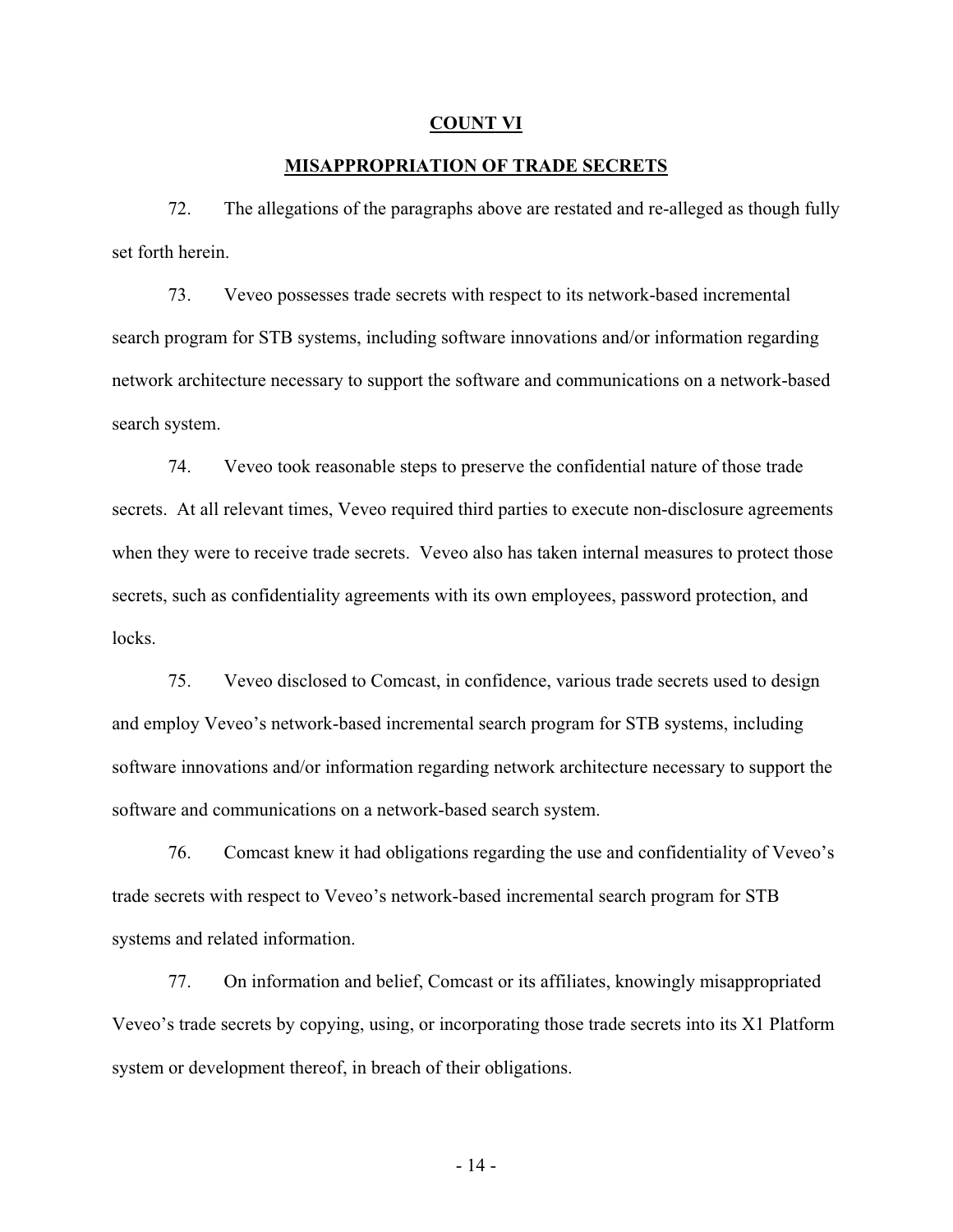78. Comcast used the trade secrets to Veveo's detriment. The misappropriation has injured and damaged Veveo, and continues to do so.

# **COUNT VII**

## **VIOLATION OF CHAPTER 93A, §§ 2 AND 11**

79. The allegations of the paragraphs above are restated and re-alleged as though fully set forth herein.

80. On information and belief, Comcast has engaged in unfair, deceptive business practices by, among other things, knowingly misappropriating Veveo's trade secrets by copying, using, or incorporating those secrets in its X1 Platform system or development thereof, in breach of its obligations.

81. On information and belief, Comcast has engaged in unfair business practices by among other things, inducing disclosures of proprietary and confidential information by knowingly offering project proposals with no intent of hiring Veveo.

82. By its actions, Comcast has caused damage to Veveo's business. The amount of damage to Veveo will be proven at trial.

83. The above-described actions and transactions with Comcast occurred primarily and substantially in Massachusetts.

84. Comcast's actions constitute a violation of G.L. c. 93A, §§ 2 and 11, entitling Veveo to damages, costs and attorneys' fees.

85. Comcast's actions have been knowing and willful, entitling Veveo to an award of multiple damages.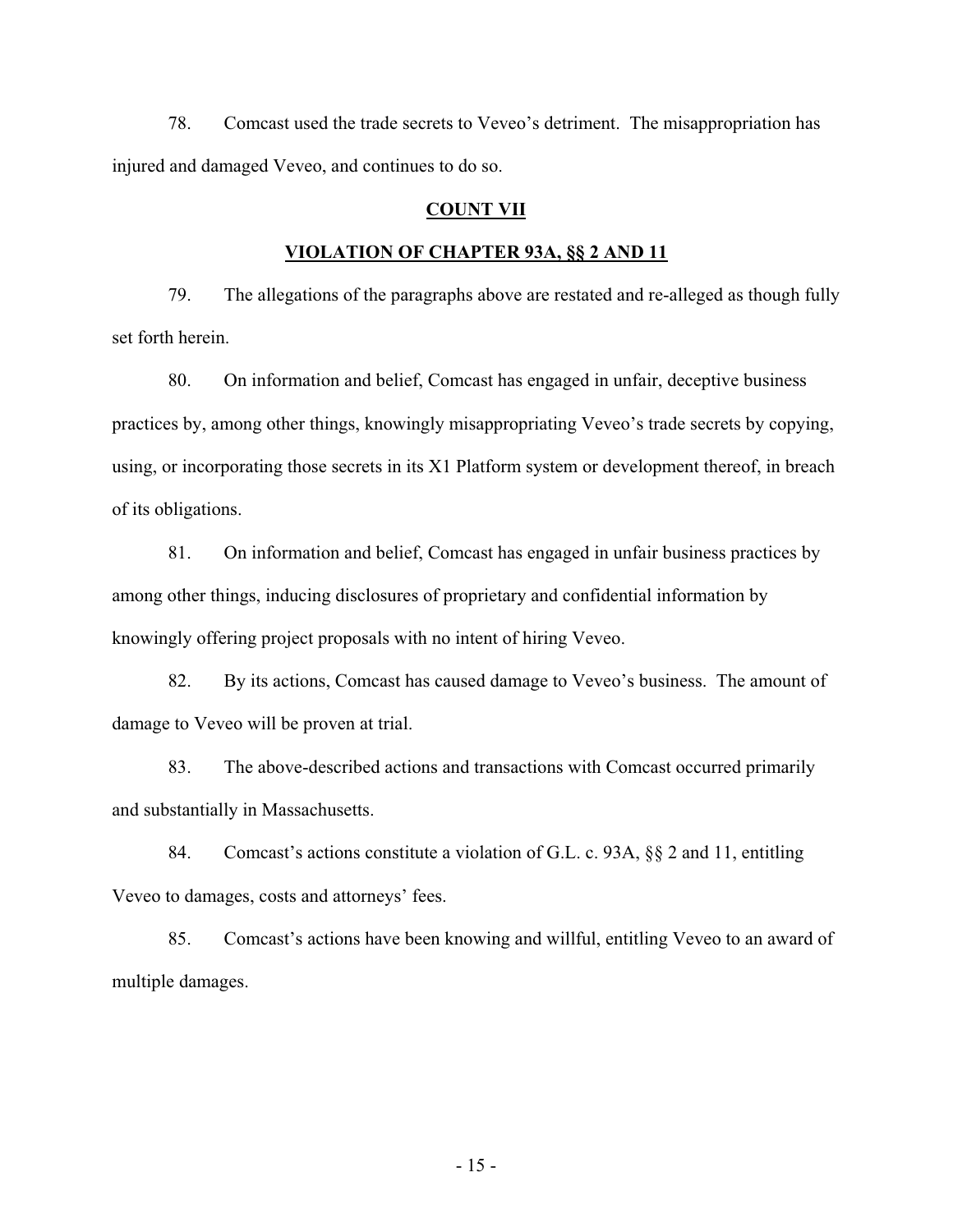#### **RELIEF REQUESTED**

WHEREFORE, plaintiff Veveo requests that this Court:

A. Enter judgment that Comcast has directly and indirectly infringed one or more claims of the '218, '011, '394, and '696 patents, breached its contractual obligations, misappropriated Veveo's trade secrets, and engaged in unfair and deceptive business practices in violation of G.L. c. 93A;

B. Preliminarily and permanently enjoin Comcast and its affiliates, subsidiaries, officers, directors, employees, agents, representatives, licensees, successors, assigns, and all those acting in concert or participation with it from committing further direct infringement of the '218, '011, '394, and '696 patents, or contributing to or inducing infringement of the '218, '011, '394, and '696 patents by others, any further acts of contractual breach and misappropriation of trade secrets, and violations of G.L. c. 93A;

C. Award Veveo damages in accordance with 35 U.S.C. § 284, including all damages adequate to compensate it for Comcast's infringement, in no event less than a reasonable royalty, such damages to be determined by a jury, and if necessary to adequately compensate Veveo, an accounting together with interest, including prejudgment and postjudgment interest, and costs;

D. Enter judgment that Comcast has willfully and deliberately committed acts of patent infringement, and award Veveo treble damages in light of Comcast's willful infringement of the '218, '011, and '394 patents pursuant to 35 U.S.C. § 284;

E. Enter judgment that this is an "exceptional case" pursuant to 35 U.S.C. § 285 and award Veveo its reasonable legal fees, costs, and expenses that it incurs in prosecuting this action;

- 16 -